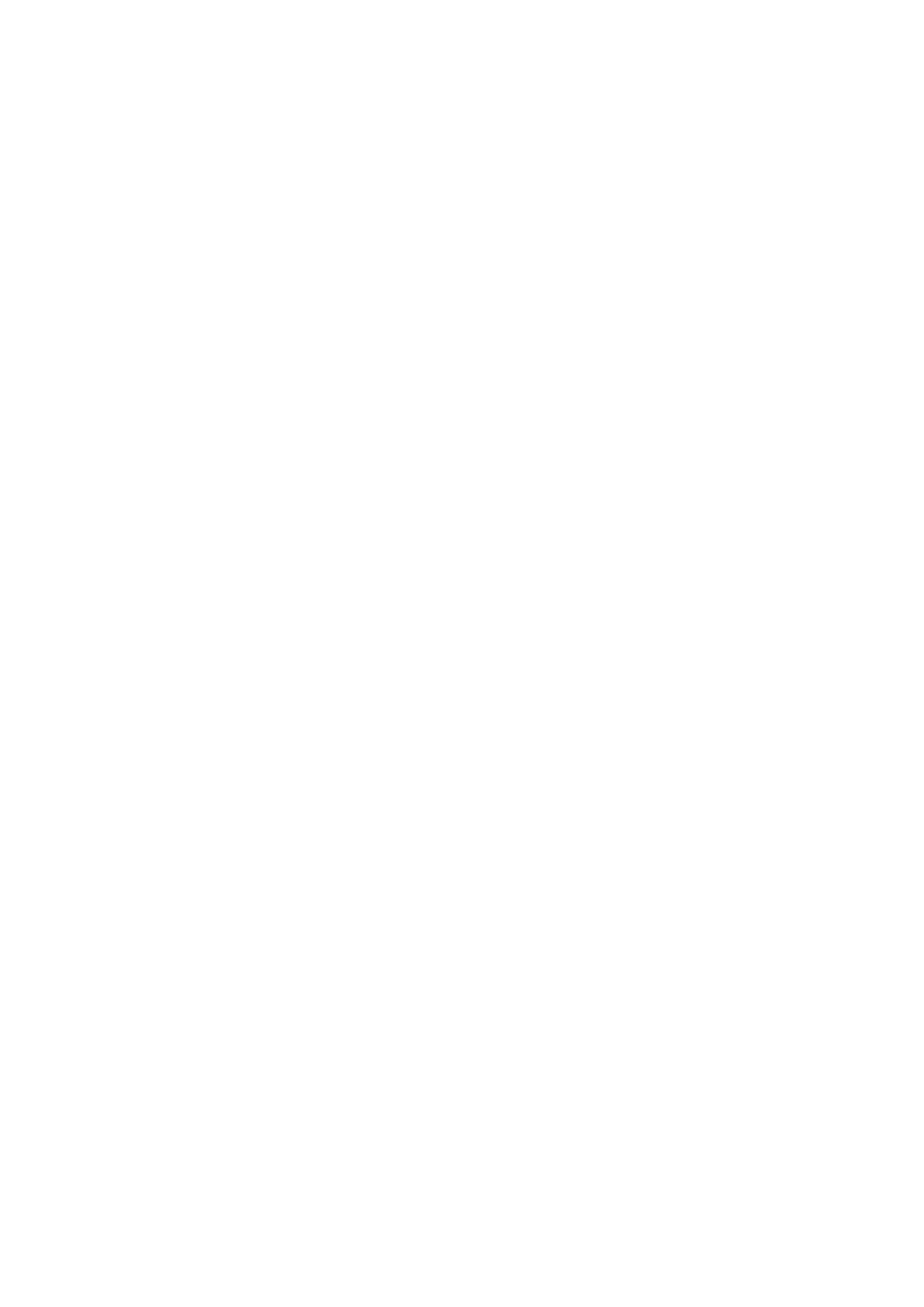# **Contents**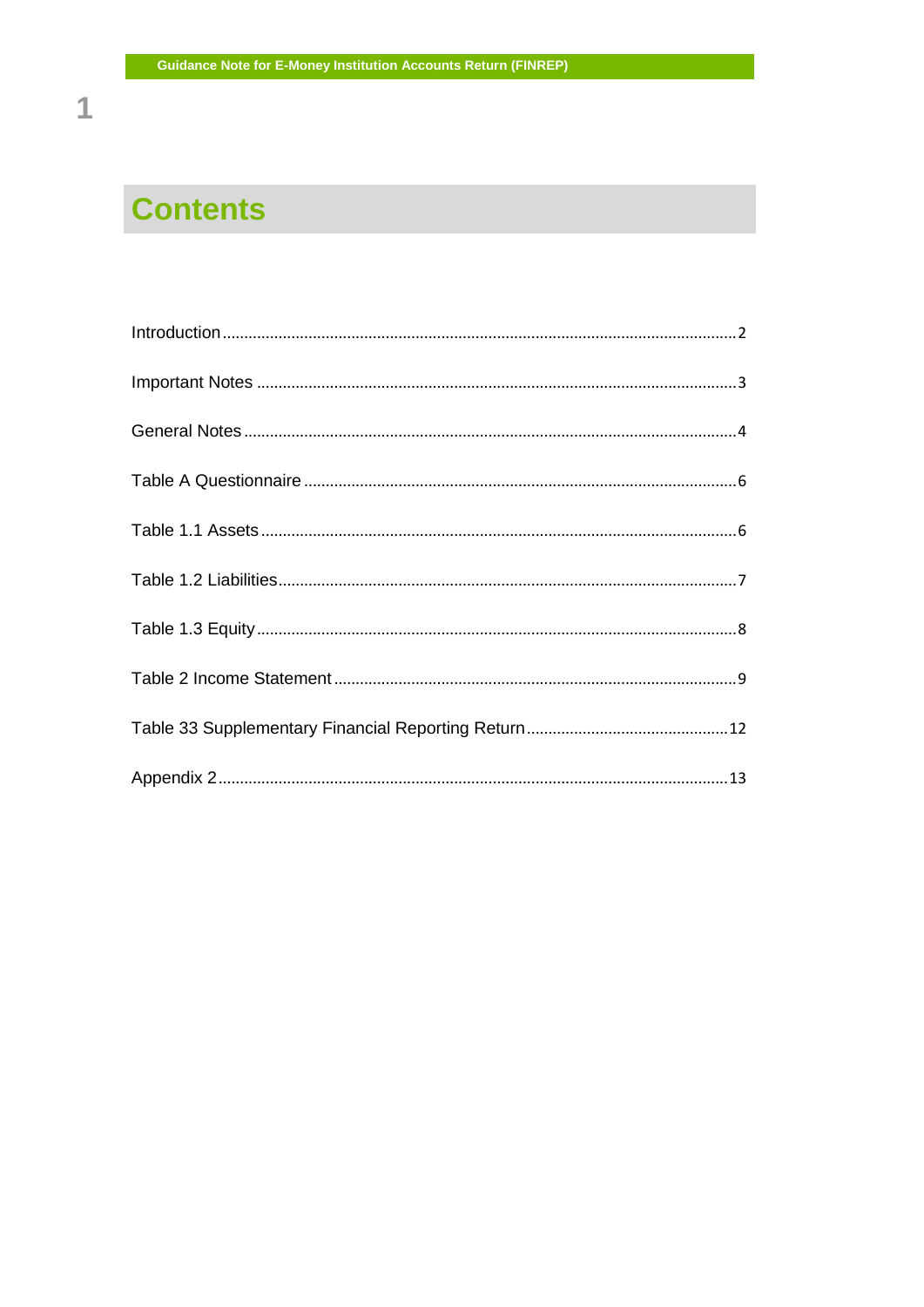- <span id="page-4-0"></span>1. This guidance note is relevant for all electronic money institutions authorised under S.I. no. 183 of 2011 - European Communities (Electronic Money) Regulations, 2011 (as amended). Throughout this note these firms will be collectively referred to as "EMIs" or "firms".
- 2. All EMIs are required to submit their management accounts and audited yearend financial statements to the Central Bank of Ireland "Central Bank" via the Central Bank's Online Reporting System. [The templates used for these submissions on the Online Reporting System are the European Banking Authority (EBA) FINREP rev2 templates with a number of modifications.]
- 3. The EBA FINREP rev2 framework was published on the 15 December 2009. Information on the framework – including implementation quidelines – is available at: Guidelines for the implementation of the framework for [consolidated financial reporting \(FINREP\) –](https://www.eba.europa.eu/regulation-and-policy/supervisory-reporting/guidelines-for-the-implementation-of-the-framework-for-consolidated-financial-reporting-revision-2) Revision 2 (2009) - European [Banking Authority](https://www.eba.europa.eu/regulation-and-policy/supervisory-reporting/guidelines-for-the-implementation-of-the-framework-for-consolidated-financial-reporting-revision-2) Firms should review the guidelines on the EBA website in conjunction with this guidance note.
- 4. The excel file entitled *Guidance note for E-Money Institution Accounts Return (FINREP) - Appendix 1* sets out the EBA FINREP rev2 templates as implemented for Irish EMIs (i.e. including modifications made by the Central Bank) and as they are presented on the Central Bank's Online Reporting System. Hereafter these templates as set out in Appendix 1 – and as distinct from the EBA FINREP rev2 templates – are referred to as the "FINREP templates" or "FINREP".
- 5. This guidance note provides information and direction for Irish EMIs on how to complete the FINREP returns. It may be updated periodically and the most up-to-date version will be available on the Central Bank website.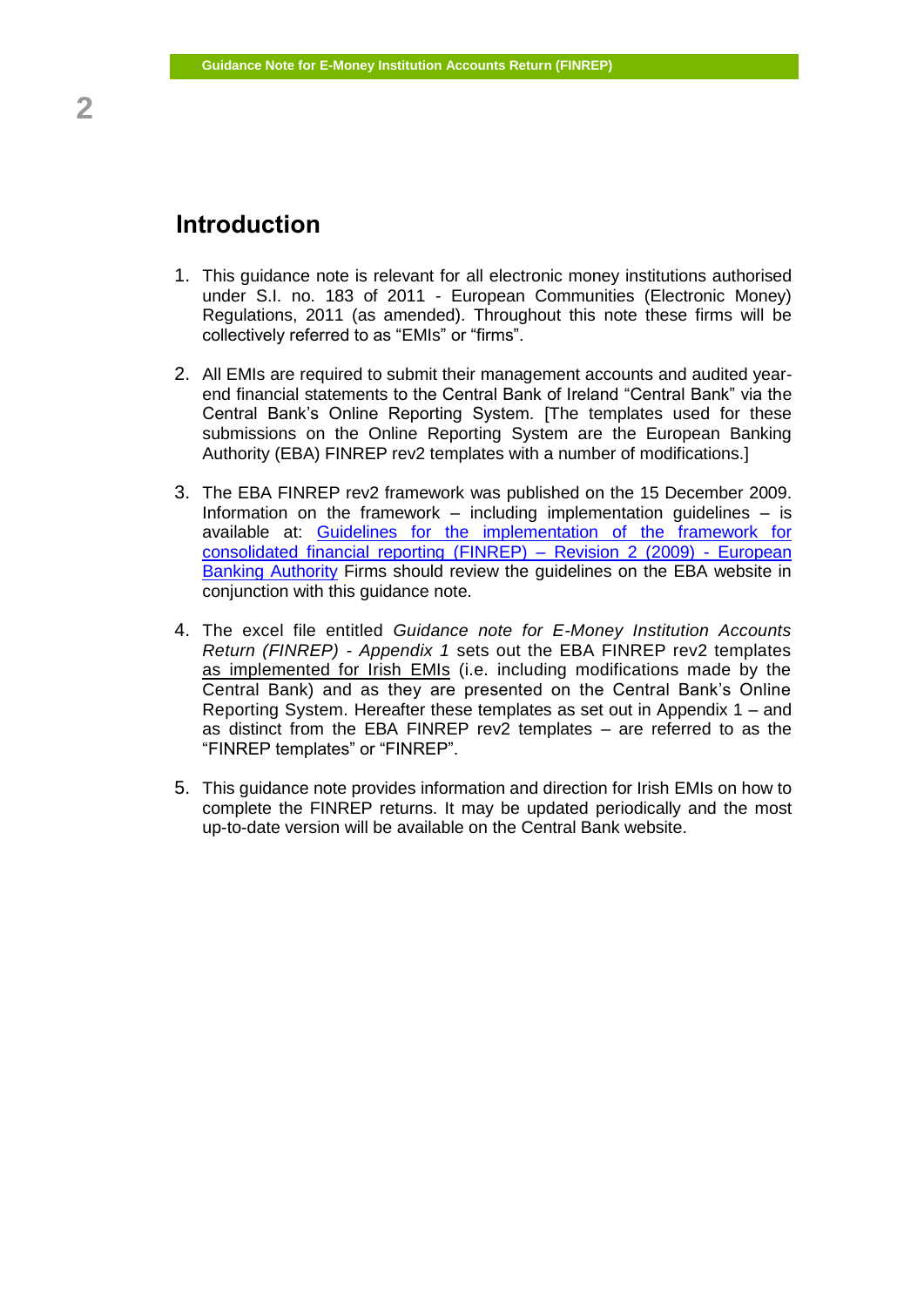## <span id="page-5-0"></span>**Important Notes**

- 6. The EBA FINREP rev2 framework is based on International Financial Reporting Standards (IFRS)<sup>1</sup> and contains references to the IAS/IFRS. The Central Bank has included these references in the FINREP templates in Appendix 1 and, for the core tables, has mapped these IAS/IFRS to Irish GAAP references where there exists a direct mapping between the two sets of accounting standards. In relation to this mapping exercise the Central Bank would like to emphasise that:
	- it has been completed on a best efforts basis;
	- it will be updated as and when any issues are identified;
	- firms should engage with their audit firm in relation to any issues and in the event of conflict between the mapping provided and the audit firm's guidance the latter applies and the conflict should be communicated promptly to the relevant supervisor.
- 7. The Central Bank would also like to emphasise the following two points:
	- No interpretation of accounting standards should come from the standardisation of the information included in FINREP or from the direction provided in this guidance note.
	- Firms should continue to prepare their management accounts and year-end financial statements under the accounting standards appropriate for / applicable to their firm. FINREP is simply a means of collecting this information electronically in a standardised format.
- 8. Firms should take care to ensure that the data provided in FINREP returns is accurate and complete. Firms will be required to resubmit incorrect returns. Firms submitting incorrect returns may be subject to sanction.

 $\overline{a}$ 

**<sup>3</sup>**

<sup>1</sup> More information on IFRS is available at:<http://www.ifrs.org/Home.htm>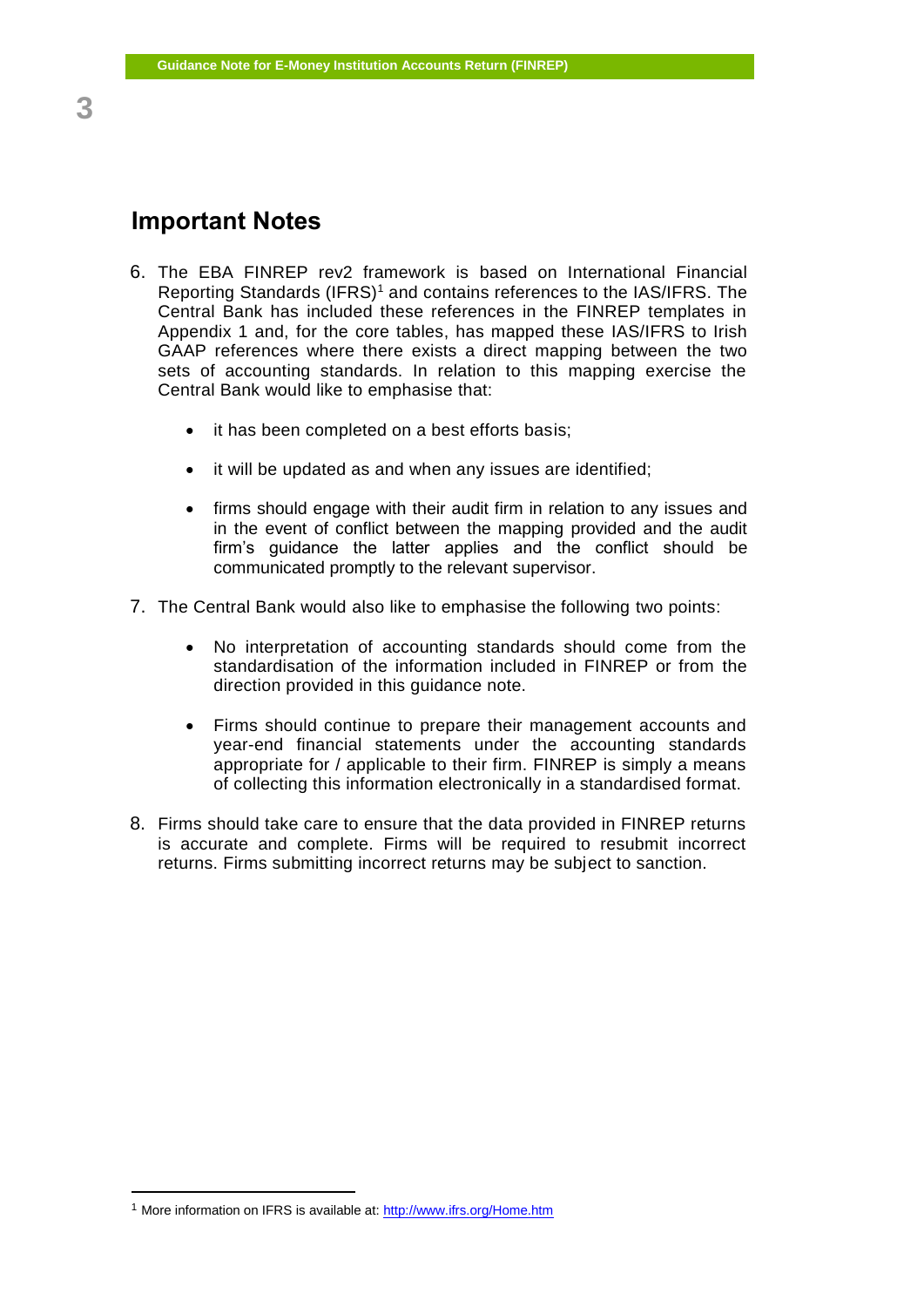#### <span id="page-6-0"></span>**General Notes**

- 9. The FINREP templates include the following modifications from the EBA FINREP rev2 templates:
	- On Table 1.1 *Assets* the Central Bank has added a requirement to split assets into their current and non-current components.
	- On Table 1.2 *Liabilities* the Central Bank has added a requirement to split liabilities into their current and non-current components.
	- On Table 1.1 Assets row 1.1.02 *Financial assets held for trading* the Central Bank has removed the requirement to disclose the *'amount of cumulative change in the fair values attributable to changes in the credit risk'*.
	- The Central Bank has included two additional core tables Table A *Questionnaire* and Table 33 *Supplementary Financial Reporting Return*.

#### 10.FINREP contains six core tables –

- (i) Table A *Questionnaire;*
- (ii) Table 1.1 *Assets;*
- (iii) Table 1.2 *Liabilities;*
- (iv) Table 1.3 *Equity;*
- (v) Table 2 *Income Statement;* and
- (vi) Table 33 *Supplementary Financial Reporting Return*.

Table 1.1 *Assets*, Table 1.2 *Liabilities* and Table 1.3 *Equity* together make up the full Table 1 *Balance Sheet Statement*.

Table A *Questionnaire* and Table 33 *Supplementary Financial Reporting Return* are custom tables developed by the Central Bank for Irish EMIs.

These six core tables are mandatory for all submissions of management accounts.

- 11.The following general points are relevant for all of the FINREP templates:
	- Words included in square brackets  $-$  that is  $[...] -$  are only a clarification of the sentence, item, label, etc.
	- As a general principle data is entered as positive numbers. However there are cases where data should be entered as negative numbers. Such cases are identified below.
	- All financial data should be entered in the FINREP templates on the Online Reporting System in thousands of Euros. Firms with a functional currency other than Euro should translate their accounts to Euro in accordance with the direction provided in the accounting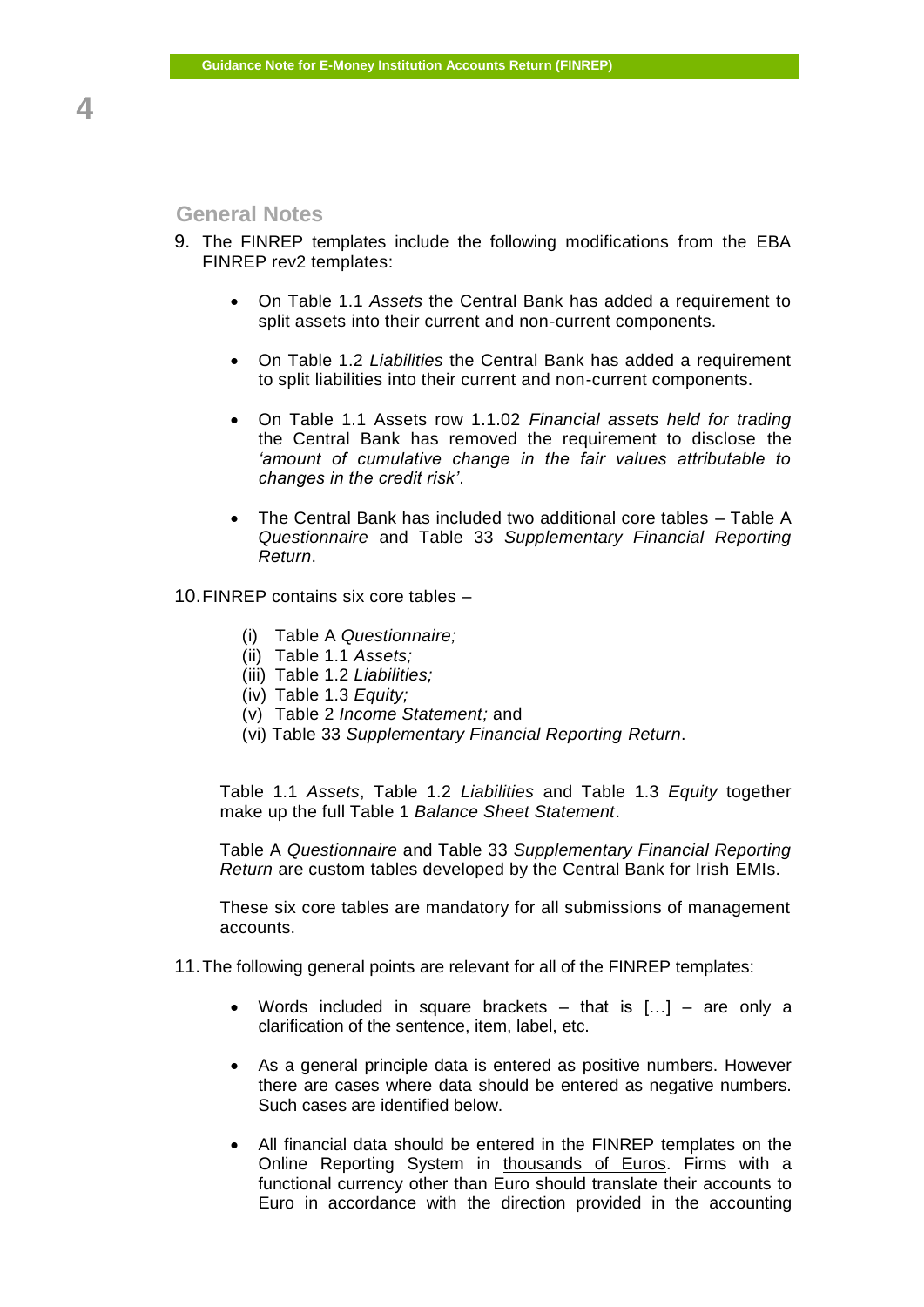standards under which the firm reports (e.g. SSAP 20 or FRS 23 for firms reporting under Irish GAAP or IAS 21 for firms reporting under IFRS). Direction on how numbers should be rounded to the nearest Euro thousand is provided in Appendix 2 below.

- All of the FINREP templates depicted in Appendix 1 contain row references and in some instances column references. These references are used throughout Appendix 1 to specify rules in relation to certain rows, columns and cells. For example a rule may specify that a particular cell must equal the sum of a number of other cells. The Online Reporting System contains validations to ensure that firms adhere to these rules when populating the FINREP templates. Firms will not be able to finalise FINREP returns on the Online Reporting System until all validation errors are cleared. Firms are therefore encouraged to review the rules in Appendix 1.
- 12.This guidance note uses the same references as used in Appendix 1.
- 13.The guidance provided below on individual tables seeks to highlight some specific points of which firms should be aware. It is not a comprehensive set of instructions for firms and again the Central Bank would like to reiterate that firms should continue to prepare their management accounts and year-end financial statements in accordance with the accounting standards appropriate for / applicable to their firm.
- 14.If firms have any queries in relation to the submission of FINREP returns or the content of this guidance note, they should contact their supervisor.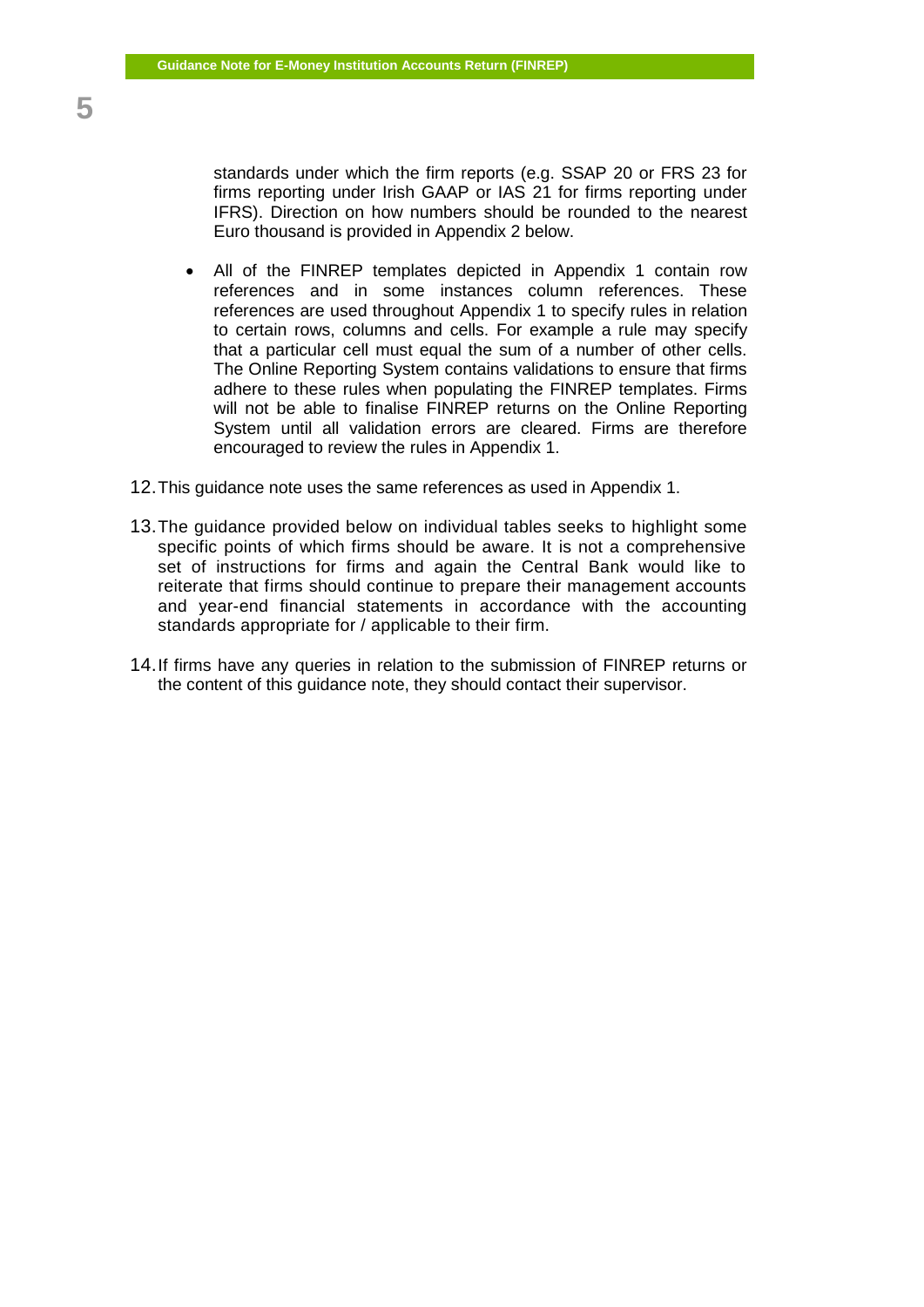## <span id="page-8-0"></span>**Table A Questionnaire**

15.Table A "*Questionnaire"* contains six questions (row references A.2 to A.7). Firms should answer all six questions for each submission of management accounts on the FINREP templates; Question A.6 on Table A asks firms to state their financial year-end.

The Central Bank would like to emphasise that firms should continue to separately communicate any change in their financial year-end to their supervisor.

#### <span id="page-8-1"></span>**Table 1.1 Assets**

16.All data on Table 1.1 *Assets* should be entered as positive numbers.

- 17.Firms are required to enter data for current assets into the column labelled *Current* and to enter data for non-current assets into the column labelled *Non-current*. Firms must also enter the total of current and non-current assets into the column labelled *Total*.
- 18.Firms reporting under Irish GAAP that have not adopted FRS 25, 26 and 29 may have financial assets held at cost that do not fit into any of the financial assets categories in Table 1.1. In this case firms should include the relevant financial assets in row 1.1.14 *Other assets* – and subsequently in Table 33B *Breakdown of Other Assets* in row 33.B.1.6 *Investments at cost*. In addition these firms should record notice deposits in row 1.1.14 *Other assets* – and subsequently in Table 33B *Breakdown of Other Assets* in row 33.B.1.7 *Other Assets – Notice Deposits*.
- 19.Firms should also include the following categories of assets in row 1.1.14 *Other assets* (and subsequently in the relevant rows in Table 33B) *if they do not fit into any of the other categories in Table 1.1*:
	- Trading Book Debtors
	- Non-Trading Book Debtors
	- Prepayments
	- Inter-company Debtors
	- PAYE / PRSI / VAT
	- Other uncategorised assets any other assets that do not fit into any of the other categories in Table 1.1
- 20.For FINREP submissions of the firm's individual financial statements investments in subsidiaries which are held at cost should be recorded in row 1.1.14 *Other Assets* and subsequently in Table 33B *Breakdown of Other Assets* in row 33.B.1.6 *Investments at cost*.
- 21.All assets in Table 1.1 should be included net of provisions.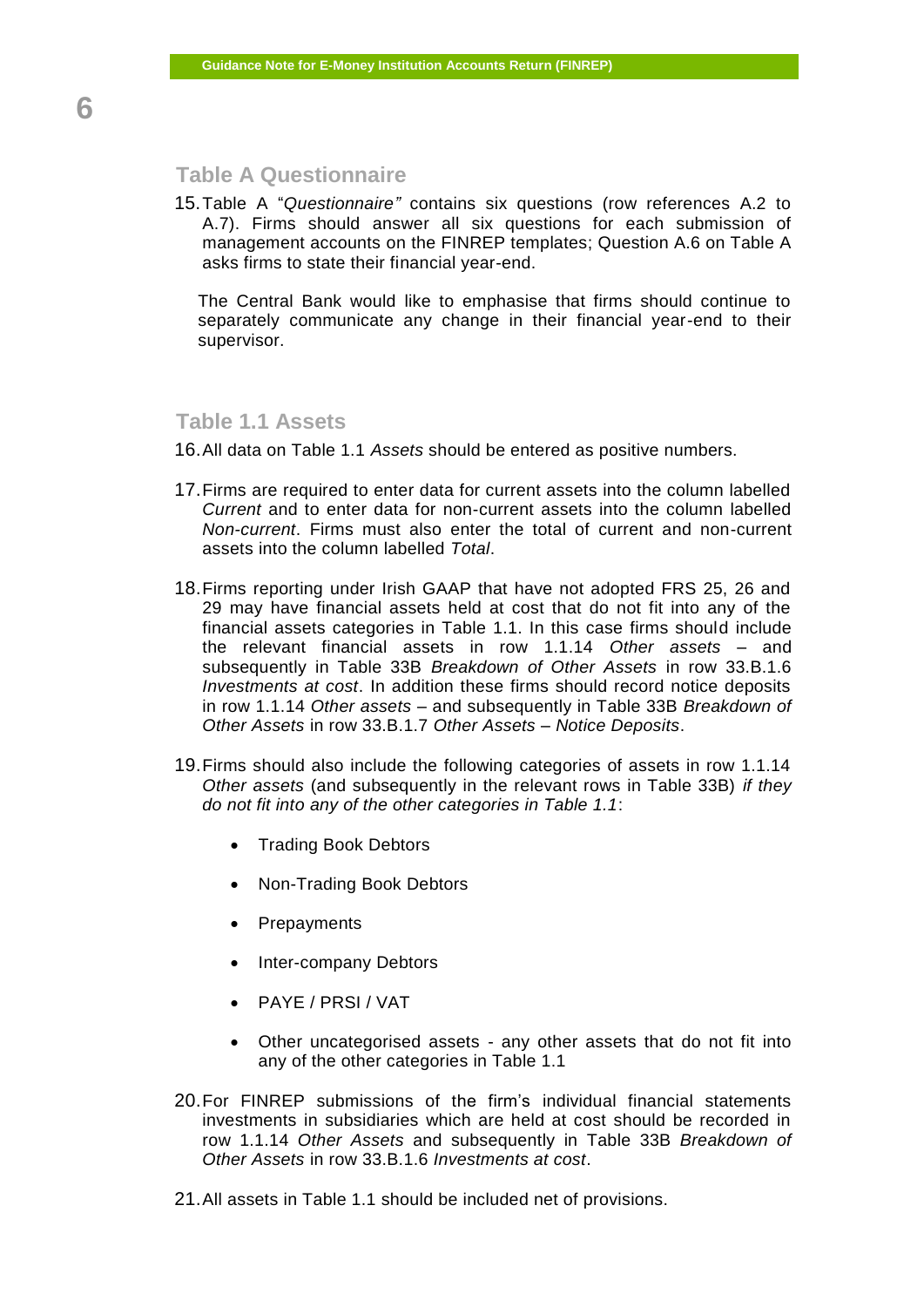## <span id="page-9-0"></span>**Table 1.2 Liabilities**

22.All data on Table 1.2 *Liabilities* should be entered as positive numbers.

- 23.Firms are required to enter data for current liabilities into the column labelled *Current* and to enter data for non-current liabilities into the column labelled *Non-current*. Firms must also enter the total of current and noncurrent liabilities into the column labelled *Total*.
- 24.Firms reporting under Irish GAAP that have not adopted FRS 25, 26 and 29 may include loans or debt securities issued in row 1.2.09 *Other liabilities* and subsequently in Table 33C *Breakdown of Other Liabilities* in row 33.C.1.8 *Other Liabilities – Loans / Debt securities issued*.
- 25.Firms should also include the following categories of liabilities in row 1.2.09 *Other liabilities* (and subsequently in the relevant rows in Table 33C *Breakdown of Other Liabilities*) *if they do not fit into any of the other categories in Table 1.2*:
	- Trading Book Creditors
	- Non-Trading Book Creditors
	- Inter-Company Creditors
	- Overdraft
	- Accruals
	- PAYE / PRSI / VAT
	- Other uncategorised liabilities any other liabilities that do not fit into any of the other categories in Table 1.2
- 26.Subordinated liabilities should be included in one of the following categories in Table 1.2 depending on whether they are designated at fair value through profit or loss or measured at amortised cost:
	- 1.2.02.1 *Financial liabilities designated at fair value through profit or loss: Deposits*
	- 1.2.02.2 *Financial liabilities designated at fair value through profit or loss: Debt Securities issued*
	- 1.2.03.1 *Financial liabilities measured at amortised cost: Deposits*
	- 1.2.03.2 *Financial liabilities measured at amortised cost: Debt securities issued*
- 27.Firms should refer to Chapter 2, Section 4.6 of the EBA implementation guidelines (link provided above) for definitions of 'Deposits', 'Debt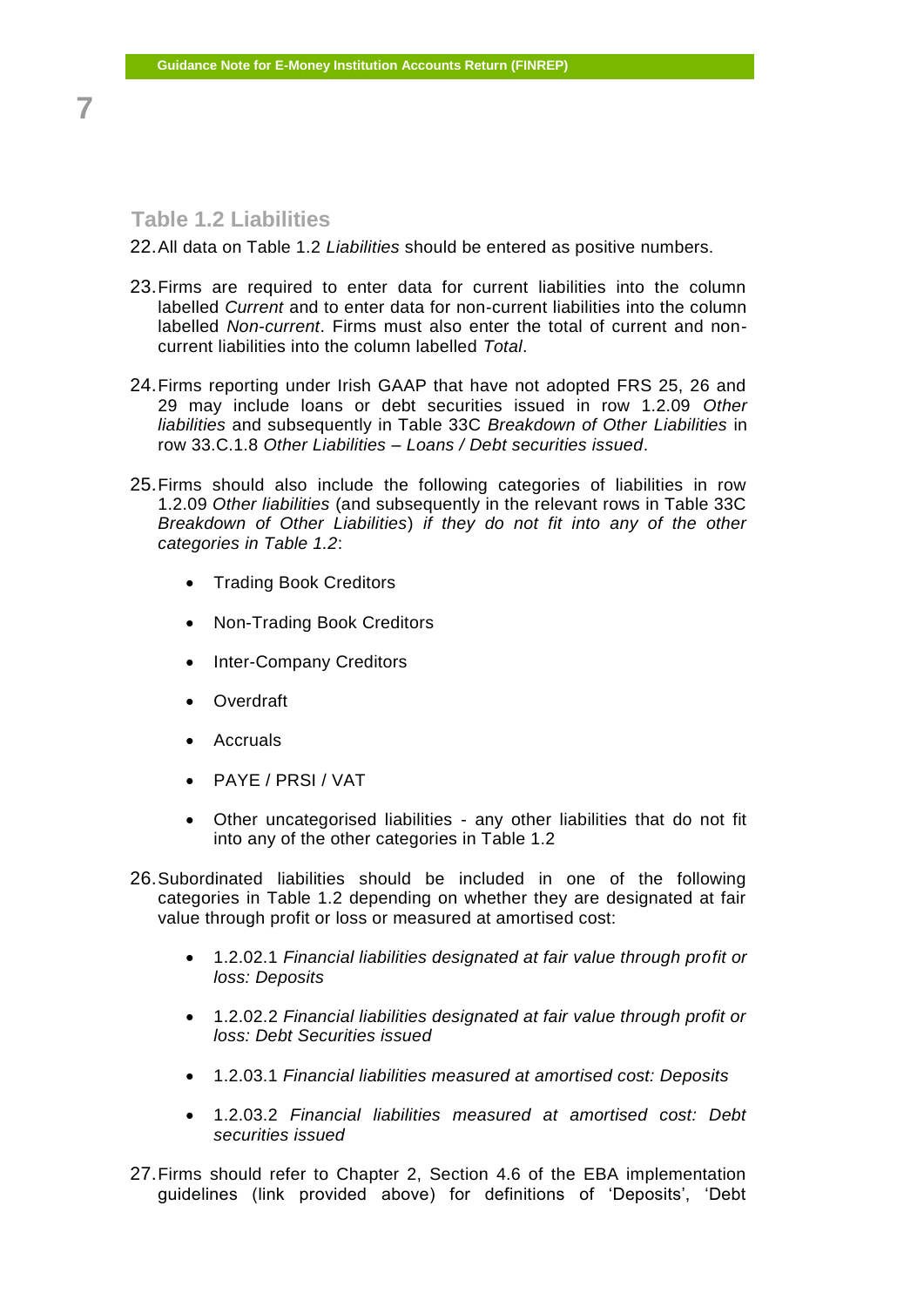securities issued' and 'Other financial liabilities' and for further clarification on the classification of subordinated liabilities.

#### <span id="page-10-0"></span>**Table 1.3 Equity**

- 28.The following items on Table 1.3 *Equity* should be entered as positive numbers:
	- 1.3.1 *Issued capital* and associated sub-categories
	- 1.3.2 *Share premium*
	- 1.3.5 *Reserves* and associated sub-categories
	- 1.3.6 *(Treasury Shares)*
	- 1.3.8 *(Interim Dividends)*
- 29.The remaining categories in Table 1.3 may be entered as positive or negative numbers, with a positive number representing an increase to equity and a negative number representing a decrease to equity.
- 30.Row 1.3.1 *Issued capital* includes ordinary share capital and preference share capital. Similarly row 1.3.2 *Share premium* includes the share premium on both ordinary and preference share capital.
- 31.Row 1.3.5.2 *Other reserves* includes retained earnings (or accumulated losses) from prior years that are attributable to equity holders of the parent. Row 1.3.5.2 also includes capital contributions and any other reserves that do not fit into any of the other categories in Table 1.3.
- 32.In all submissions of audited year-end financial statements row 1.3.7 *Profit (loss) attributable to equity holders of the parent* should equal row 2ii *Total Profit (Loss): Attributable to equity holders of the parent* on Table 2 *Income Statement.*
- 33.In all submissions of management accounts row 1.3.7 *Profit (loss) attributable to equity holders of the parent* should represent the year to date profit or loss attributable to equity holders of the parent, whereas row 2ii *Total Profit (Loss): Attributable to equity holders of the parent* on Table 2 should represent the reporting period performance (i.e. month / quarter etc.). Therefore for management accounts submissions row 1.3.7 and row 2ii will not necessarily agree.
- 34.Retained earnings or accumulated losses from prior years and current year to date profit / loss that are attributable to minority interests (noncontrolling interests) should be included in row 1.3.9.2 *Other items.*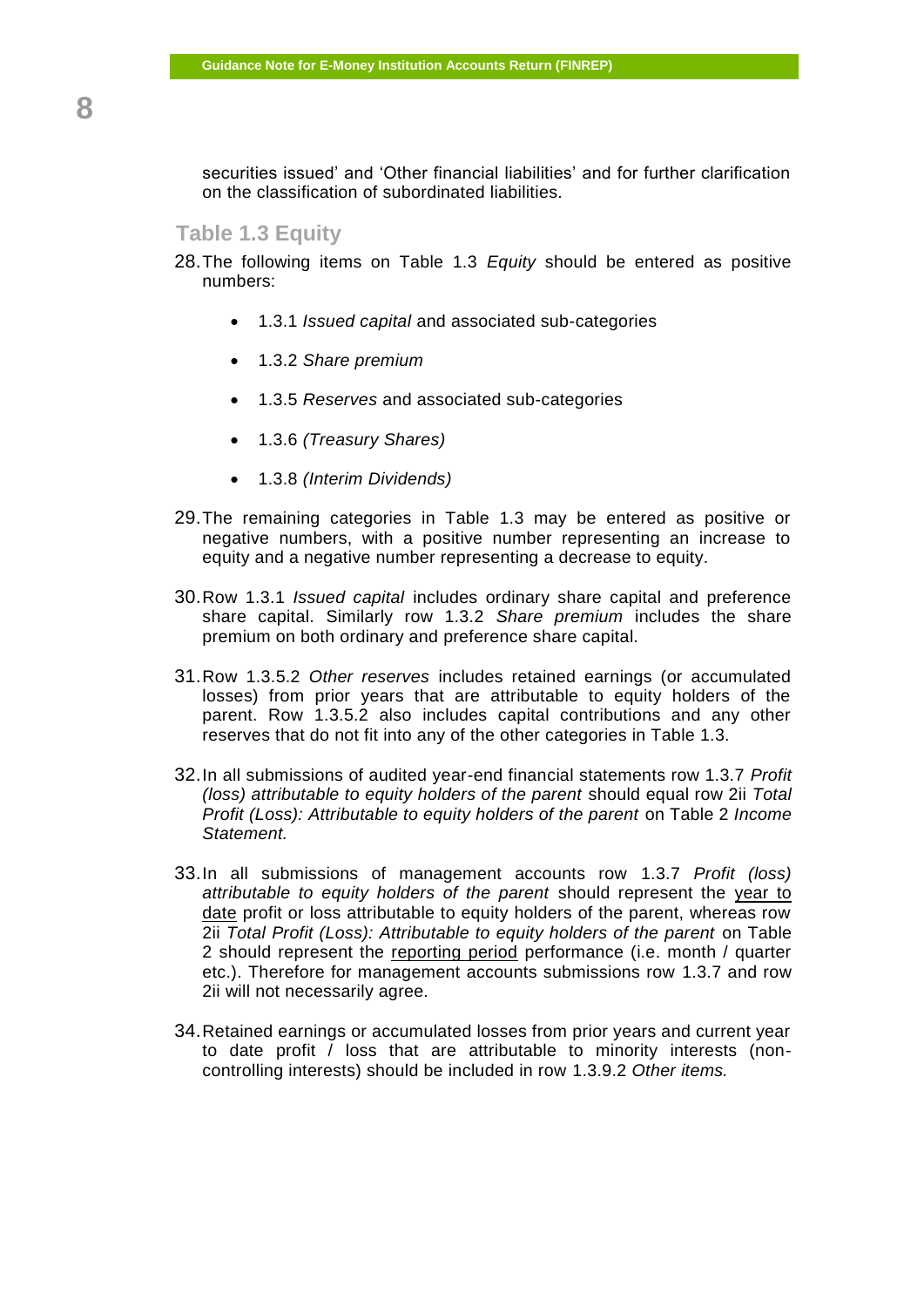#### <span id="page-11-0"></span>**Table 2 Income Statement**

- 35.Firms should record their financial performance for the reporting period in Table 2 *Income Statement.* To be clear, for submissions of management accounts, firms should record the financial performance for the month, quarter, six-month or twelve-month period (depending on the firm's frequency of submission of management accounts) ending on the reporting date and not the year to date results.
- 36.The following items on Table 2 *Income Statement* should be entered as positive numbers:
	- 2.1.1.01 *Interest Income* and associated sub-categories
	- 2.1.1.02 *(Interest expense)* and associated sub-categories
	- 2.1.1.03 *(Expenses on share capital repayable on demand)*
	- 2.1.1.04 *Dividend Income* and associated sub-categories
	- 2.1.1.05 *Fee and commission income*
	- 2.1.1.06 *(Fee and commission expenses)*
	- 2.1.1.13 *Revenue from insurance and reinsurance contracts issued*
	- 2.1.1.15 *Other operating income*
	- 2.1.1.16 *(Other operating expenses)*
	- 2.1.1.17 *(Administration costs)* and associated sub-categories
	- 2.1.1.18 *(Depreciation)* and associated sub-categories
	- 2.1.1.20.1 *(Financial assets measured at cost)* under the *(Impairment on financial assets not measured at fair value through profit or loss)* heading
	- 2.1.1.21.3 *(Goodwill)* under the *(Impairment on non-financial assets)* heading
	- 2.1.1.22 *Negative goodwill immediately recognised in profit or loss*
- 37.The following items on Table 2 *Income Statement* may be entered as positive or negative numbers with a positive number indicating a gain or profit and a negative number indicating a loss or expense:
	- 2.1.1.07 *Realised gains (losses) on financial assets & liabilities not measured at fair value through profit or loss, net* and associated sub-categories
	- 2.1.1.08 *Gains (losses) on financial assets and liabilities held for trading, net*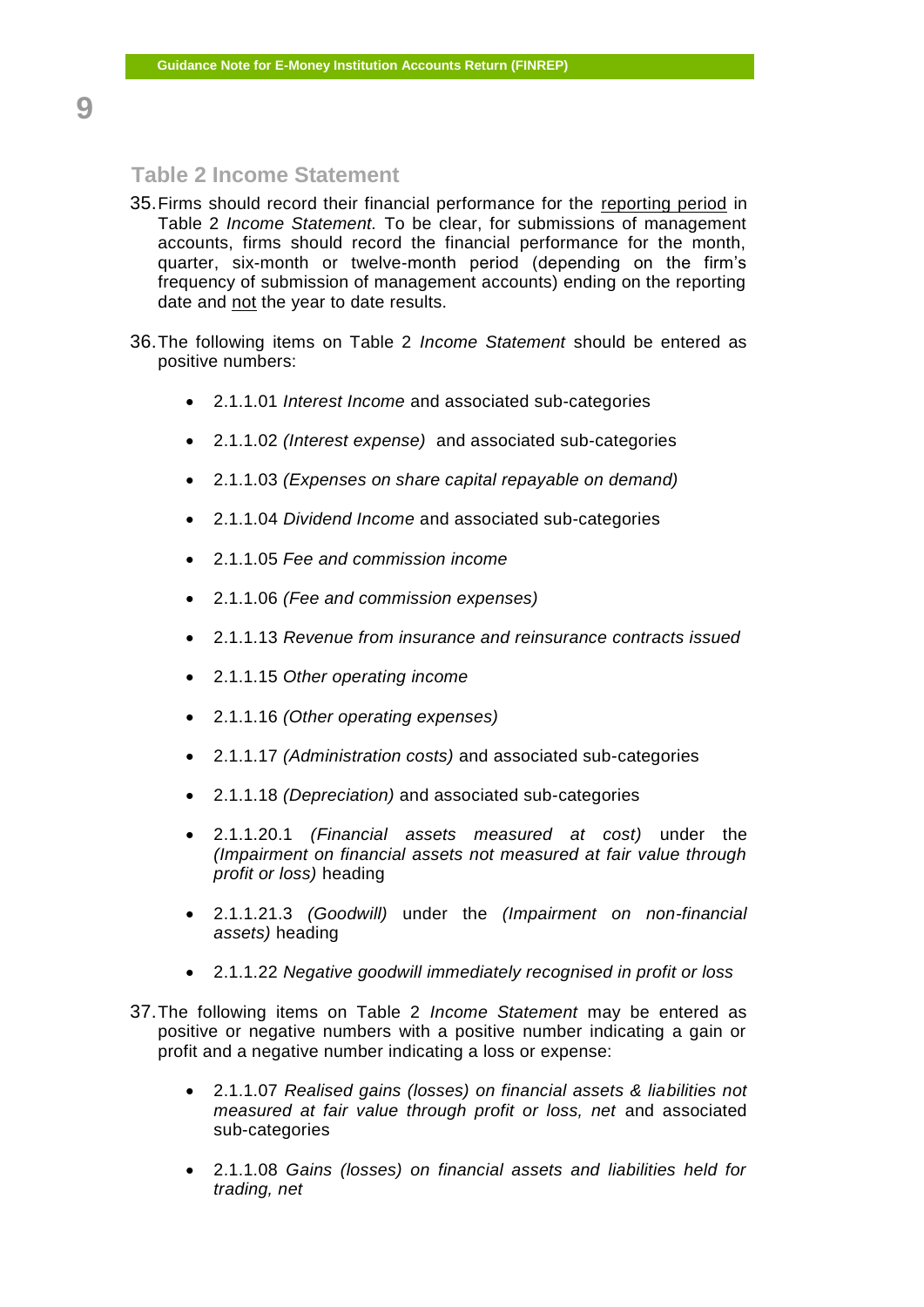- 2.1.1.09 *Gains (losses) on financial assets and liabilities designated at fair value through profit or loss, net*
- 2.1.1.10 *Gains (losses) from hedge accounting, net*
- 2.1.1.11 *Exchange differences [gain (loss)], net*
- 2.1.1.12 *Gains (losses) on derecognition of assets other than held for sale, net*
- 2.1.1.14 *Other income/expenses from insurance and reinsurance contracts, net*
- 2.1.1.23 *Share of the profit (loss) of investments in entities accounted for using the equity method*
- 2.1.1.24 *Profit (loss) from non-current assets and disposal groups classified as held for sale not qualifying as discontinued operations*
- 2.1.1 *Profit (loss) before tax from continuing operations*
- 2.1 *Profit (loss) after tax from continuing operations*
- 2.2 *Profit (loss) after tax from discontinued operations*
- 2. *Total Profit (Loss)* and associated sub-categories
- 38.The following items on Table 2 *Income Statement* may be entered as positive or negative numbers with a positive number indicating a charge or expense and a negative number indicating a reversal of a charge or income:
	- 2.1.1.19 *(Provisions) reversal of provisions*
	- 2.1.1.20 *(Impairment on financial assets not measured at fair value through profit or loss)* and associated sub-categories [with the exception of 2.1.1.20.1 *(Financial assets measured at cost)*]
	- 2.1.1.21 *(Impairment on non-financial assets)* and associated subcategories [with the exception of 2.1.1.21.3 (Goodwill)]
	- 2.1.2 *(Tax expense) income related to profit or loss from continuing operations*
- 39.For FINREP submissions of the firm's individual financial statements, dividend income from subsidiaries should be disclosed in 2.1.1.15 *Other Operating Income*.
- 40.Depreciation charges should be included in row 2.1.1.18 *(Depreciation)* and associated sub-categories and should therefore be excluded from row 2.1.1.17 *(Administration costs)* and associated sub-categories.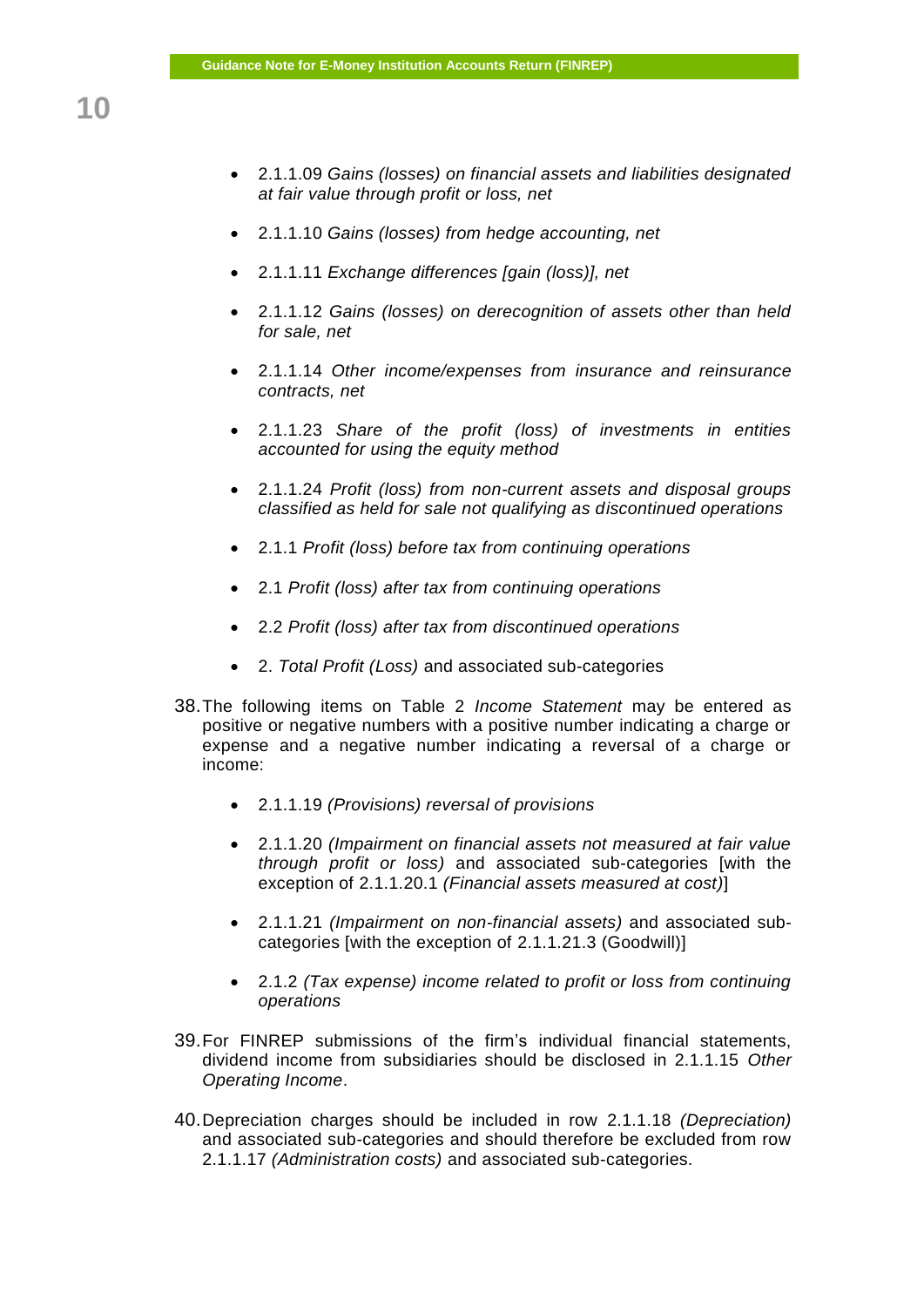- 41.Firms should note that rows 2.1.1.01 to 2.1 on Table 2 relate to the performance of continuing operations. Firms should record the profit or loss after tax from discontinued operations in row 2.2 *Profit (loss) after tax from discontinued operations*. Firms should use the definition of discontinued operations that is given in the accounting standards under which the firm reports (e.g. firms reporting under Irish GAAP should use the definition of discontinued operations given in FRS 3 *Reporting financial performance* and firms reporting under IFRS should use the definition of discontinued operations given in IFRS 5 *Non-current assets held for sale and discontinued operations*).
- **11**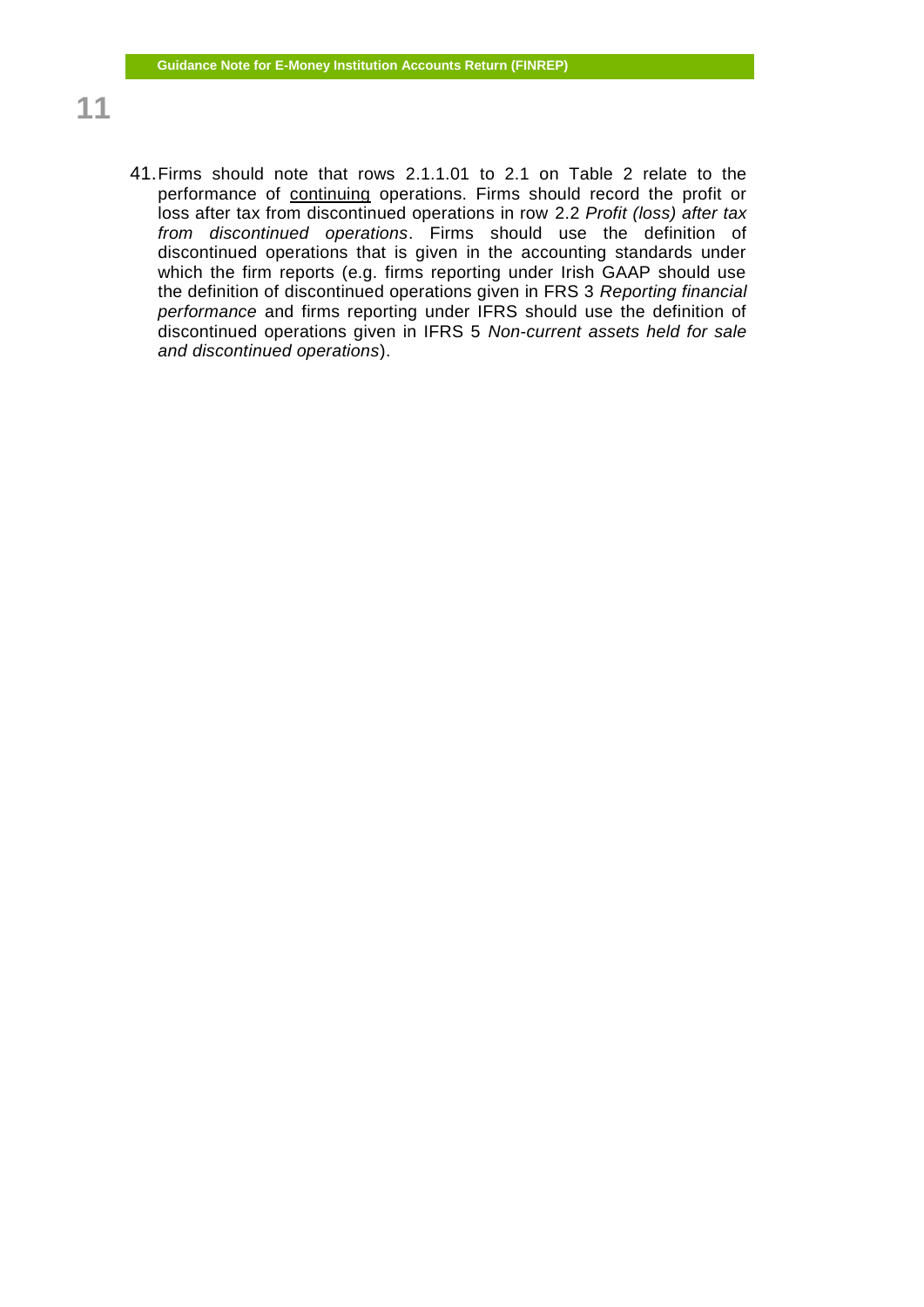#### <span id="page-14-0"></span>**Table 33 Supplementary Financial Reporting Return**

- 42.Table 33A *Breakdown of Expenses* is a breakdown of the administration costs reported on Table 2. Therefore row 33.A.1 *Staff Expenses* should equal row 2.1.1.17.1 *(Staff expenses)* on Table 2 and row 33.A.2 *General and Administrative Expenses* should equal row 2.1.1.17.2 *(General and administrative expenses)* on Table 2.
- 43.In Table 33A entering a positive number indicates a cost or charge and entering a negative number indicates the reversal of a cost or charge (for example the release of an accrual). Rows 33.A.1.5 *Group re-charge* and 33.A.2.7 *Group re-charge* represent re-charges of staff expenses and general and administrative expenses respectively to another group company. A re-charge to group should be entered as a negative number.
- 44.Table 33B *Breakdown of Other Assets* is a breakdown of row 1.1.14 *Other assets* on Table 1.1. Therefore row 33.B.1 *Total Other Assets* should equal row 1.1.14 on Table 1.1.
- 45.All items on Table 33B should be entered as positive numbers.
- 46.As detailed above, firms reporting under Irish GAAP that have not adopted FRS 25, 26 and 29 should record financial assets held at cost that do not fit into any of the financial assets categories in Table 1.1 in row 33.B.1.6 *Investments at cost*. In addition these firms should record notice deposits in row 33.B.1.7 *Other Assets – Notice Deposits*.
- 47.Table 33C *Breakdown of Other Liabilities* is a breakdown of row 1.2.09 *Other liabilities* on Table 1.2. Therefore row 33.C.1 *Total Other Liabilities*  should equal row 1.2.09 on Table 1.2.
- 48.All items on Table 33C should be entered as positive numbers.
- 49.As detailed above, firms reporting under Irish GAAP that have not adopted FRS 25, 26 and 29 may include loans or debt securities issued in row 33.C.1.8 *Other Liabilities – Loans / Debt securities issued*.
- 50.Table 33D *Breakdown of Other Reserves* is a breakdown of row 1.3.5.2 *Other reserves* on Table 1.3. Therefore row 33.D.1 *Total Other Reserves*  should equal row 1.3.5.2 on Table 1.3.
- 51.Row 33.D.1.2 *Capital Contribution* should be entered as a positive number while the remaining categories in Table 33D may be entered as positive or negative numbers, with a positive number indicating an increase to equity and a negative number indicating a decrease to equity.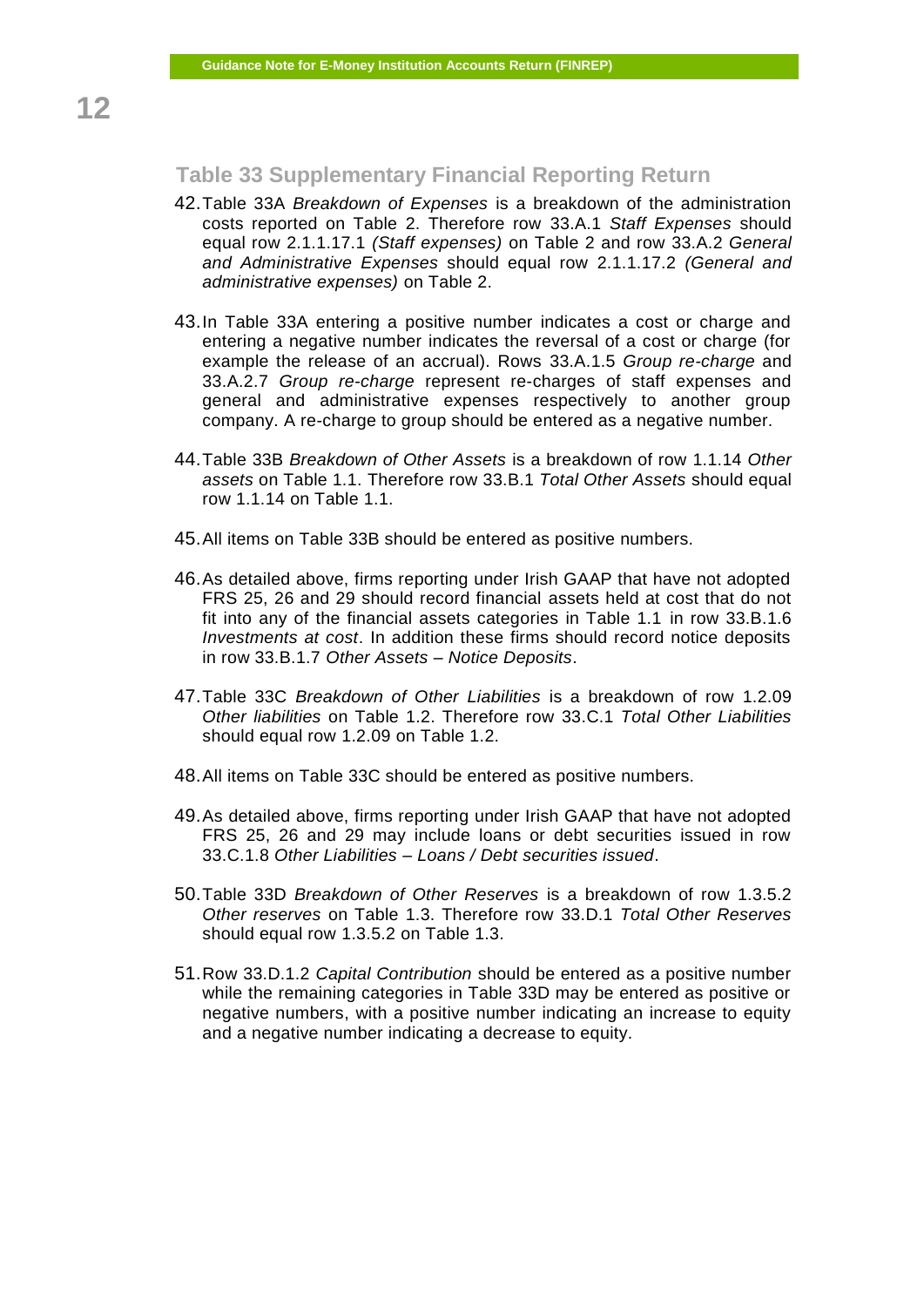## <span id="page-15-0"></span>**Appendix 2**

## *Rounding numbers on the Online Reporting System*

All financial data should be entered on the Online Reporting System in thousands of Euros. In general values of €1 to €499 should be rounded **down** and values of €500 to €999 should be rounded **up**. However, in cases where a system validation is in place to ensure that a number of sub-fields add correctly to a total field, and firms are encountering validation errors due to rounding issues, the convention to be used is as follows:

- i. The total field should be entered according to the general rounding rule (i.e. round values of €1 to €499 **down** and values of €500 to €999 **up**). It is most important that the total field is correct.
- ii. Firms should then pick the sub-field(s) to round up or down as necessary so that the least difference from the actual values is reported. In the case where more than one sub-field (or more than one combination of sub-fields) satisfies this criterion, firms should simply pick one of these sub-fields (or combination of sub-fields) at their discretion.

| <b>Example 1</b>     |              |                                                                                                                  |                                                                                                                                                                                                                                                                                                                       |  |  |
|----------------------|--------------|------------------------------------------------------------------------------------------------------------------|-----------------------------------------------------------------------------------------------------------------------------------------------------------------------------------------------------------------------------------------------------------------------------------------------------------------------|--|--|
| <b>Field Heading</b> | Actual value | Value that would be input on the<br><b>Online Reporting System</b><br>according to the general<br>rounding rules | Value to be input in order to fix the<br>validation error                                                                                                                                                                                                                                                             |  |  |
|                      |              | €000                                                                                                             | €000                                                                                                                                                                                                                                                                                                                  |  |  |
| Field 1.1.1          | €1,000       | 1                                                                                                                | 1                                                                                                                                                                                                                                                                                                                     |  |  |
| Field 1.1.2          | €3,400       | 3                                                                                                                | 4<br>The entry here is changed to '4' in<br>order to fix the validation error. There<br>is a difference of €600 between '4'<br>(representing $€4,000$ ) and the actual<br>value of €3,400. Changing the entry in<br>either of the other sub-fields here<br>would create a larger difference from<br>the actual value. |  |  |
| Field 1.1.3          | €3,300       | 3                                                                                                                | 3                                                                                                                                                                                                                                                                                                                     |  |  |
| Total Field 1.1      | €7,700       | 8<br><b>Validation error!</b><br>$[1 + 3 + 3$ does not equal 8]                                                  | 8<br><b>Total left unchanged</b>                                                                                                                                                                                                                                                                                      |  |  |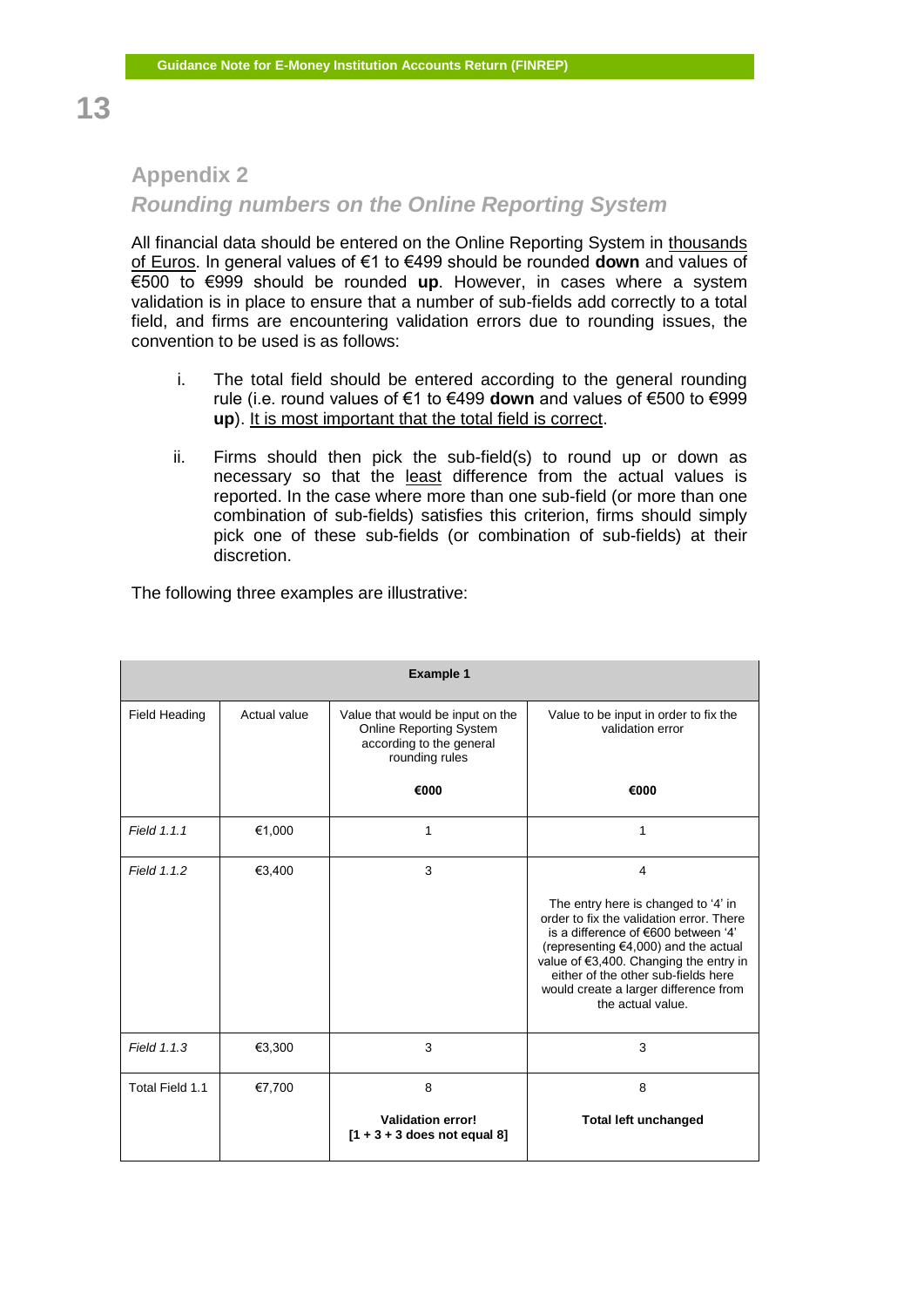|                      |              | <b>Example 2</b>                                                                                                 |                                                                                                                                                                                                                                                                                                                         |
|----------------------|--------------|------------------------------------------------------------------------------------------------------------------|-------------------------------------------------------------------------------------------------------------------------------------------------------------------------------------------------------------------------------------------------------------------------------------------------------------------------|
| <b>Field Heading</b> | Actual value | Value that would be input on the<br><b>Online Reporting System</b><br>according to the general<br>rounding rules | Value to be input in order to fix the<br>validation error                                                                                                                                                                                                                                                               |
|                      |              | €000                                                                                                             | €000                                                                                                                                                                                                                                                                                                                    |
| Field 1.1.1          | €2,000       | 2                                                                                                                | 2                                                                                                                                                                                                                                                                                                                       |
| Field 1.1.2          | €3,600       | 4                                                                                                                | 4                                                                                                                                                                                                                                                                                                                       |
| Field 1.1.3          | €3,500       | 4                                                                                                                | 3<br>The entry here is changed to '3' in<br>order to fix the validation error.<br>There is a difference of $€500$<br>between '3' (representing €3,000)<br>and the actual value of €3,500.<br>Changing the entry in either of the<br>other sub-fields here would create a<br>larger difference from the actual<br>value. |
| Total Field 1.1      | €9,100       | 9<br><b>Validation error!</b><br>$[2 + 4 + 4$ does not equal 9]                                                  | 9<br><b>Total left unchanged</b>                                                                                                                                                                                                                                                                                        |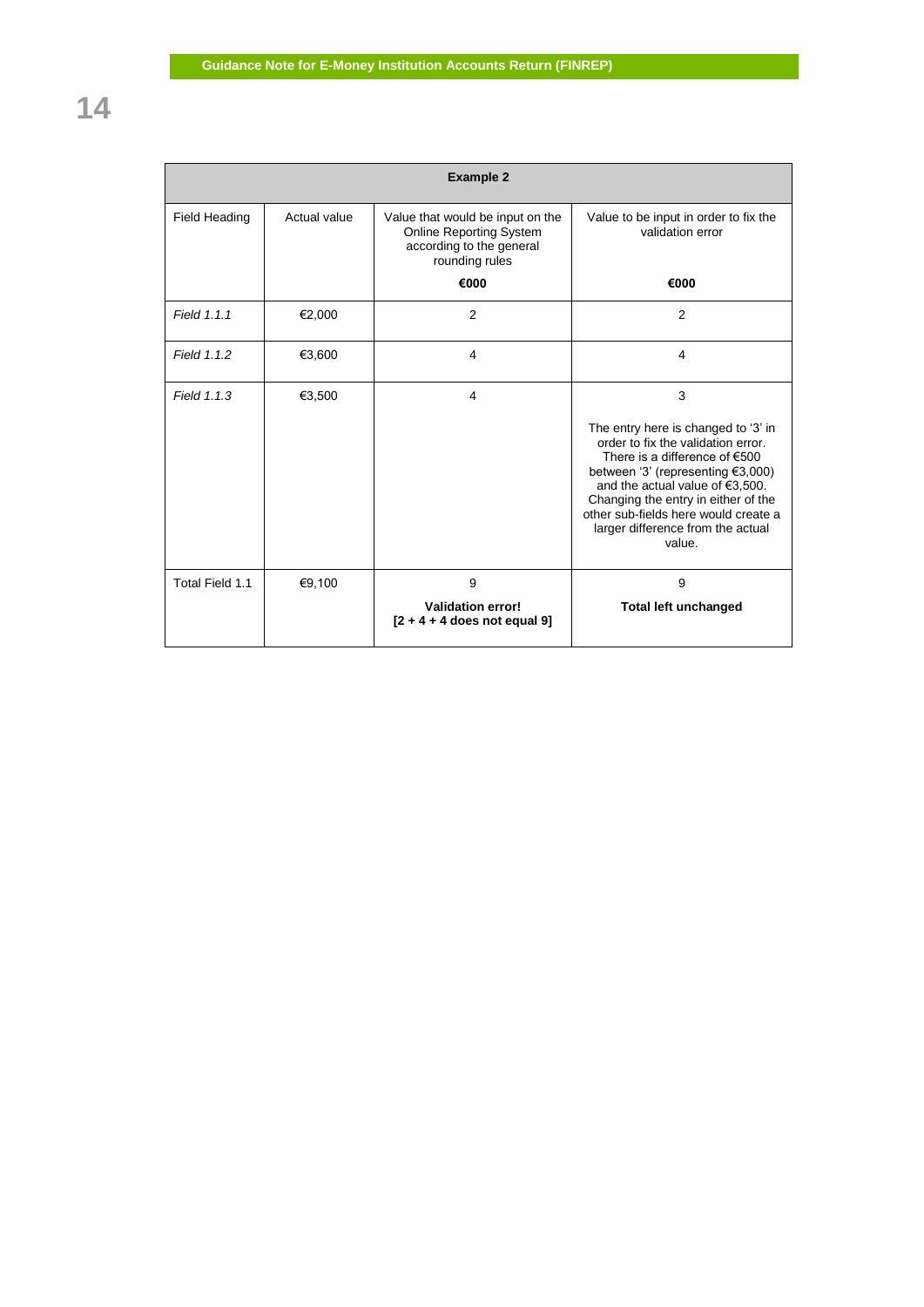| <b>Example 3</b> |              |                                                                                                                  |                                                                                                                                                                                                                                                               |  |  |
|------------------|--------------|------------------------------------------------------------------------------------------------------------------|---------------------------------------------------------------------------------------------------------------------------------------------------------------------------------------------------------------------------------------------------------------|--|--|
| Field Heading    | Actual value | Value that would be input on the<br><b>Online Reporting System</b><br>according to the general<br>rounding rules | Value to be input in order to fix the<br>validation error                                                                                                                                                                                                     |  |  |
|                  |              | €000                                                                                                             | €000                                                                                                                                                                                                                                                          |  |  |
| Field 1.1.1      | €3,000       | 3                                                                                                                | 3                                                                                                                                                                                                                                                             |  |  |
| Field 1.1.2      | €4,600       | 5                                                                                                                | 4<br>The entry here is changed to '4' in<br>order to fix the validation error.<br>There is a difference of $€600$<br>between '4' (representing $€4,000$ )                                                                                                     |  |  |
|                  |              |                                                                                                                  | and the actual value of €4,600.<br>Changing the entry in sub-field 1.1.3<br>to '4' would have also created a<br>difference of €600 from the actual<br>value. Hence we could have picked<br>either sub-field $1.1.2$ or $1.1.3$ to<br>change in this instance. |  |  |
| Field 1.1.3      | €4,600       | 5                                                                                                                | 5                                                                                                                                                                                                                                                             |  |  |
| Total Field 1.1  | €12,200      | 12                                                                                                               | 12                                                                                                                                                                                                                                                            |  |  |
|                  |              | <b>Validation error!</b><br>$[3 + 5 + 5$ does not equal 12]                                                      | <b>Total left unchanged</b>                                                                                                                                                                                                                                   |  |  |